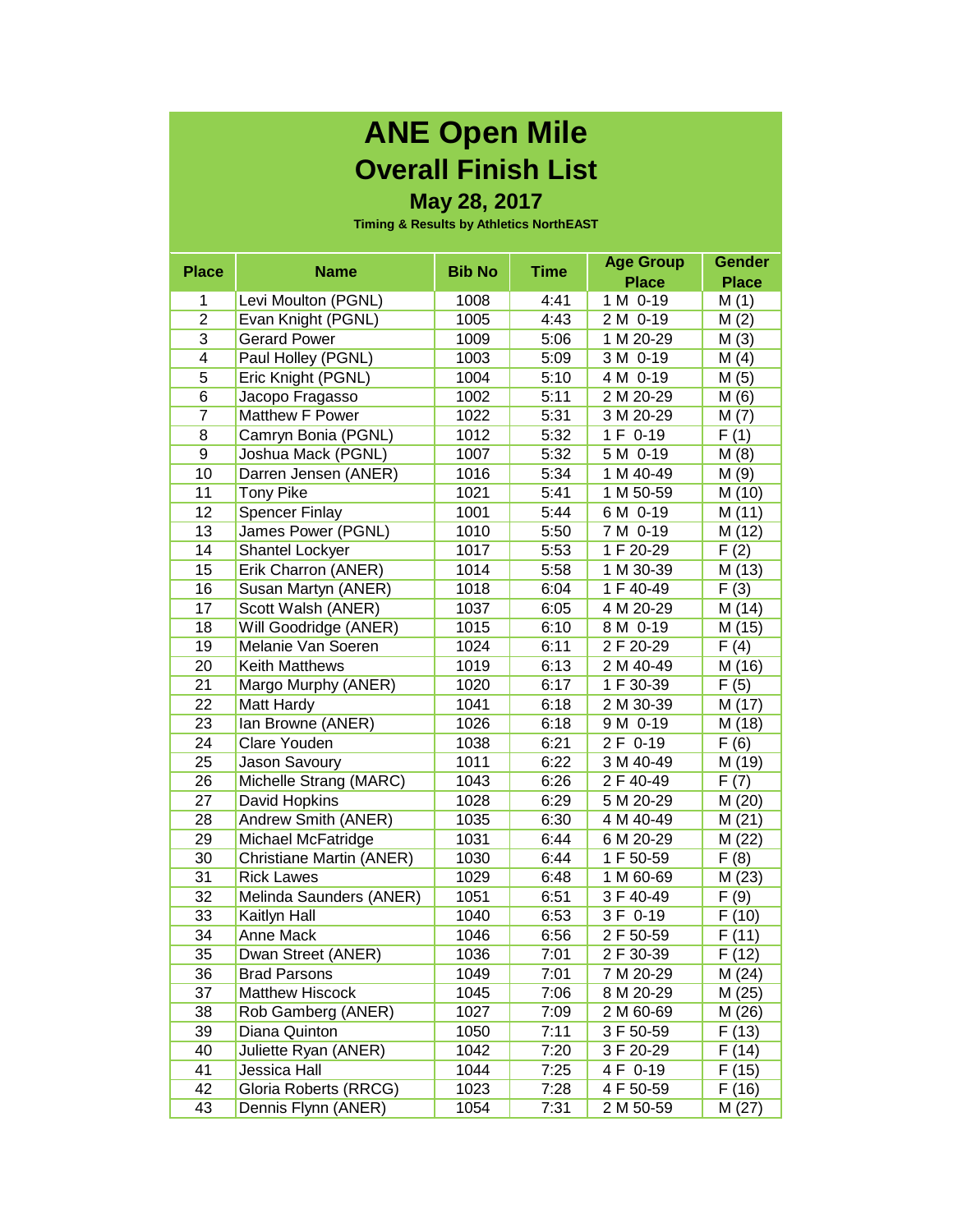## **ANE Open Mile Overall Finish List**

#### **May 28, 2017**

| <b>Place</b> | <b>Name</b>            | <b>Bib No</b> | <b>Time</b> | <b>Age Group</b><br><b>Place</b> | <b>Gender</b><br><b>Place</b> |
|--------------|------------------------|---------------|-------------|----------------------------------|-------------------------------|
| 44           | William Biggin         | 1053          | 7:35        | 3 M 50-59                        | M(28)                         |
| 45           | Sam Jensen             | 1057          | 7:39        | 10 M 0-19                        | M (29)                        |
| 46           | Erica Summers (ANER)   | 1055          | 7:55        | 4 F 20-29                        | F(17)                         |
| 47           | Dayle Biggin           | 1052          | 7:56        | 4 F 40-49                        | F(18)                         |
| 48           | Gina Walsh             | 1025          | 7:57        | 3 F 30-39                        | F(19)                         |
| 49           | <b>William Quinton</b> | 1061          | 8:00        | 11 M 0-19                        | M (30)                        |
| 50           | Amelia Quinton         | 1058          | 8:06        | 5 F 0-19                         | F(20)                         |
| 51           | Harold Hardiman        | 1059          | 8:08        | 3 M 60-69                        | M(31)                         |
| 52           | Caitriona Bonia (PGNL) | 1056          | 9:15        | 6 F 0-19                         | F(21)                         |
| 53           | <b>Gary Hart</b>       | 1060          | 11:59       | 5 M 40-49                        | M (32)                        |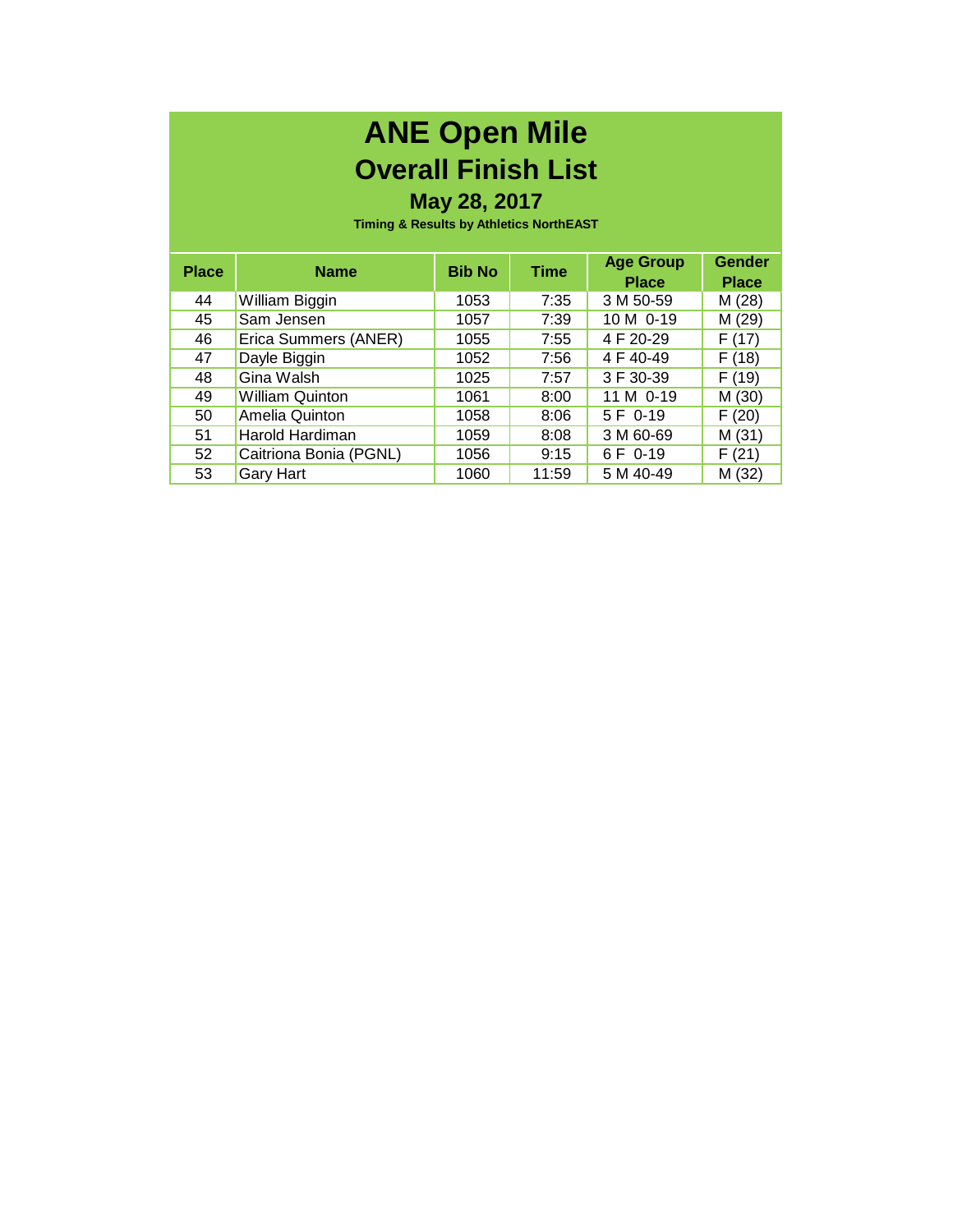## **ANE School Mile Overall Finish List**

**May 28, 2017**

| <b>Place</b>   | <b>Name</b>              | <b>School</b>         | <b>Bib No</b> | Age | <b>Time</b> | <b>Age Group Place</b> | <b>Gender</b> |
|----------------|--------------------------|-----------------------|---------------|-----|-------------|------------------------|---------------|
|                |                          |                       |               |     |             |                        | <b>Place</b>  |
| 1              | Aaron Reid               | <b>MQP Elementary</b> | 1087          | 12  | 6:02        | 1 Male Grade 6         | M(1)          |
| $\overline{2}$ | Ethan Pittman            | MacDonald Dr JH       | 1086          | 13  | 6:11        | 1 Male Junior High     | M(2)          |
| 3              | Evan Menchion            | <b>MQP Elementary</b> | 1083          | 12  | 6:19        | 2 Male Grade 6         | M(3)          |
| 4              | Aaron Piercey            | Rennie's River        | 1085          | 12  | 6:22        | 3 Male Grade 6         | M(4)          |
| 5              | Adam Waterman            | St. Francis           | 1092          | 12  | 6:30        | 4 Male Grade 6         | M(5)          |
| 6              | Jorja Roff               | St. Francis           | 1088          | 12  | 6:33        | 1 Female Grade 6       | F(1)          |
| $\overline{7}$ | Andy Knight              | Hazelwood             | 1099          | 11  | 7:03        | 1 Male Grade 5         | M(6)          |
| 8              | <b>Tyler Holwell</b>     | St. Francis           | 1080          | 12  | 7:05        | 5 Male Grade 6         | M(7)          |
| 9              | Ignacio Diaz             | Rennie's River        | 1117          | 10  | 7:08        | 1 Male Grade 4         | M(8)          |
| 10             | <b>Thomas Best</b>       | Rennie's River        | 1093          | 11  | 7:12        | 2 Male Grade 5         | M (9)         |
| 11             | Reagan Strang            | DC Jamieson           | 1091          | 12  | 7:12        | 2 Female Grade 6       | F(2)          |
| 12             | Sam Beckett              | Rennie's River        | 1111          | 10  | 7:13        | 2 Male Grade 4         | M (10)        |
| 13             | Joaquin Acevedo          | <b>Rennie's River</b> | 1109          | 10  | 7:24        | 3 Male Grade 4         | M (11)        |
| 14             | <b>Tadhg Strand</b>      | MacDonald Dr JH       | 1090          | 14  | 7:26        | 2 Male Junior High     | M (12)        |
| 15             | Locklann Strand          | <b>Rennie's River</b> | 1089          | 12  | 7:26        | 6 Male Grade 6         | M (13)        |
| 16             | <b>Brady Coombs</b>      | Rennie's River        | 1116          | 10  | 7:27        | 4 Male Grade 4         | M (14)        |
| 17             | <b>Matthew Earle</b>     | Vanier Elem           | 1136          | 8   | 7:49        | 1 Male K-3             | M (15)        |
| 18             | <b>Bridgit Dunne</b>     | Rennie's River        | 1096          | 11  | 7:53        | 1 Female Grade 5       | F(3)          |
| 19             | Ewan Kennedy             | <b>Bishop Feild</b>   | 1123          | 10  | 7:54        | 5 Male Grade 4         | M (16)        |
| 20             | Emma Pittman             | Vanier Elem           | 1102          | 11  | 8:00        | 2 Female Grade 5       | F(4)          |
| 21             | Declan Flanagan          | Rennie's River        | 1118          | 10  | 8:00        | 6 Male Grade 4         | M (17)        |
| 22             | Camren Strang            | DC Jamieson           | 1149          | 9   | 8:05        | 2 Male K-3             | M(18)         |
| 23             | Grace Adams              | <b>MQP Elementary</b> | 1128          | 10  | 8:07        | 1 Female Grade 4       | F(5)          |
| 24             | <b>Grace Power</b>       | St. Edward's          | 1145          | 10  | 8:18        | 2 Female Grade 4       | F(6)          |
| 25             | Jack Jerrett             | St. Edward's          | 1121          | 10  | 8:18        | 7 Male Grade 4         | M (19)        |
| 26             | Josh Coaker              | Rennie's River        | 1114          | 10  | 8:24        | 8 Male Grade 4         | M (20)        |
| 27             | <b>Emmett Booth</b>      | Rennie's River        | 1112          | 10  | 8:26        | 9 Male Grade 4         | M (21)        |
| 28             | <b>Andrew Squires</b>    | Rennie's River        | 1125          | 10  | 8:27        | 10 Male Grade 4        | M (22)        |
| 29             | Lucas Ledrew             | St. Edward's          | 1124          | 10  | 8:32        | 11 Male Grade 4        | M (23)        |
| 30             | Harold French            | St. Edward's          | 1119          | 10  | 8:32        | 12 Male Grade 4        | M (24)        |
| 31             | Siena Coady              | Rennie's River        | 1094          | 11  | 8:44        | 3 Female Grade 5       | F(7)          |
| 32             | Adrian Warren            | Rennie's River        | 1126          | 10  | 8:46        | 13 Male Grade 4        | M (25)        |
| 33             | Jordana Curnoe           | Rennie's River        | 1078          | 12  | 8:50        | 3 Female Grade 6       | F(8)          |
| 34             | Eva Kerr                 | Rennie's River        | 1098          | 11  | 8:54        | 4 Female Grade 5       | F(9)          |
| 35             | Jeremy Kao               | St. Edward's          | 1122          | 10  | 8:59        | 14 Male Grade 4        | M(26)         |
| 36             | <b>Brooke Porter</b>     | St. Edward's          | 1103          | 11  | 9:01        | 5 Female Grade 5       | F(10)         |
| 37             | Jane Beckett             | Rennie's River        | 1076          | 12  | 9:03        | 4 Female Grade 6       | F(11)         |
| 38             | <b>Emily Smith</b>       | St. Edward's          | 1105          | 11  | 9:05        | 6 Female Grade 5       | F(12)         |
| 39             | Samantha Morgan          | St. Edward's          | 1084          | 12  | 9:07        | 5 Female Grade 6       | F(13)         |
| 40             | Shawn Coaker             | Rennie's River        | 1077          | 12  | 9:12        | 7 Male Grade 6         |               |
| 41             | Anna Claire Noseworthy   | Rennie's River        | 1101          |     |             | 7 Female Grade 5       | M (27)        |
| 42             |                          |                       |               | 11  | 9:17        |                        | F(14)         |
|                | Jewel Verbiski           | Rennie's River        | 1106          | 11  | 9:18        | 8 Female Grade 5       | F (15)        |
| 43             | Charlotte Aubrey-Bassler | <b>Bishop Feild</b>   | 1131          | 9   | 9:19        | 1 Female K-3           | F(16)         |
| 44             | Julia Bassler            | Rennie's River        | 1132          | 9   | 9:19        | 2 Female K-3           | F(17)         |
| 45             | Kevin Buckmaster         | St. Edward's          | 1113          | 10  | 9:20        | 15 Male Grade 4        | M (28)        |
| 46             | Kaelyn Wedd              | St. Edward's          | 1108          | 11  | 9:22        | 9 Female Grade 5       | F(18)         |